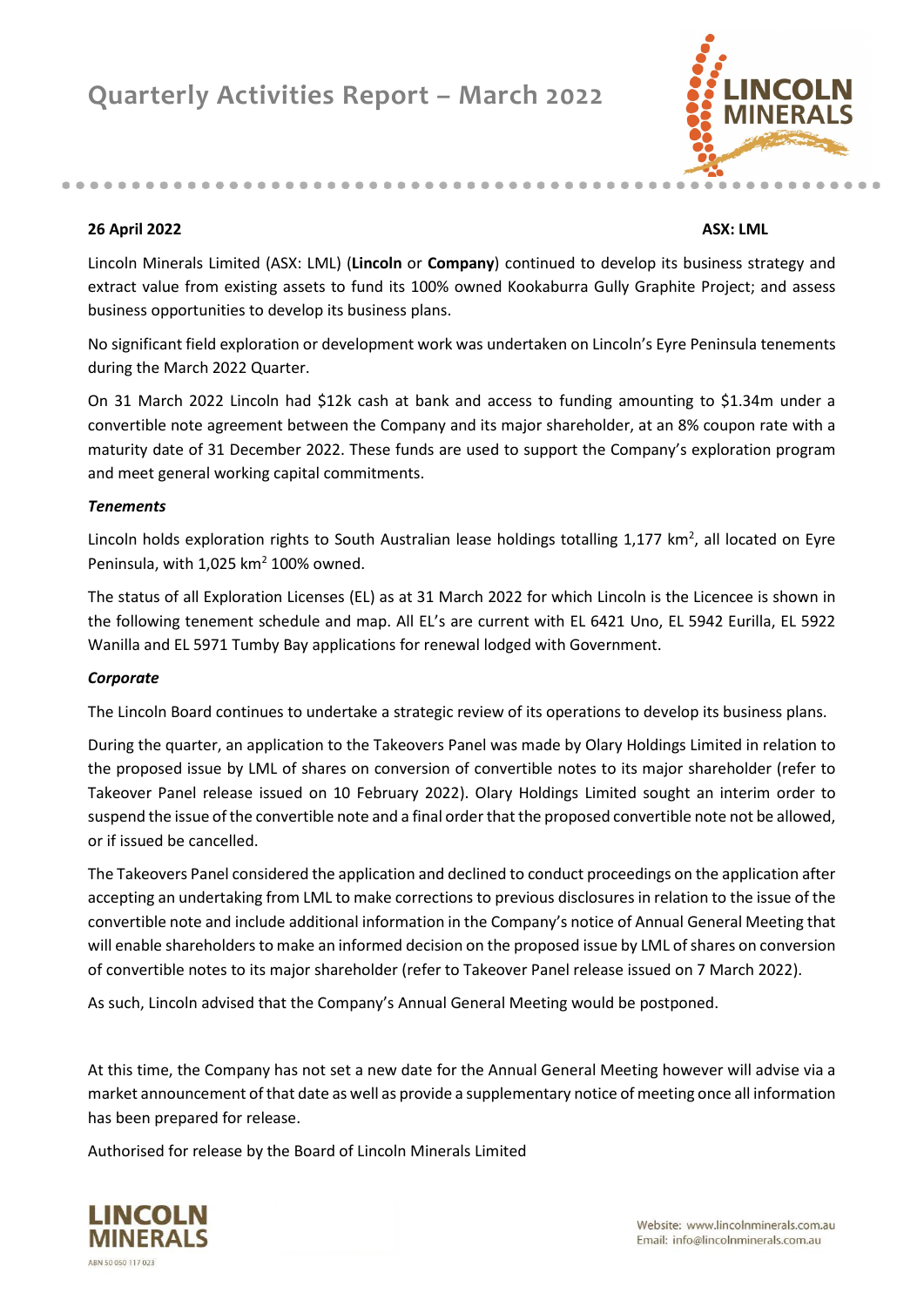# **Quarterly Activities Report – June 2021**



.....

For further information please contact:

**Lincoln Minerals Limited** Yoyo Zhang Managing Director +61 (0) 3 9191 4007 Emai[l info@lincolnminerals.com.au](mailto:info@lincolnminerals.com.au)

#### **About Lincoln Minerals Limited**

Lincoln Minerals Limited (ASX: LML) is a mining exploration company, focused on graphite, gold, copper and iron ore in South Australia. Gold exploration is centred on the Company's tenement holding in the highly prospective and significantly underexplored Gawler Craton. The Company's cornerstone graphite project is based at the Kookaburra Gully Graphite project on the Eyre Peninsula.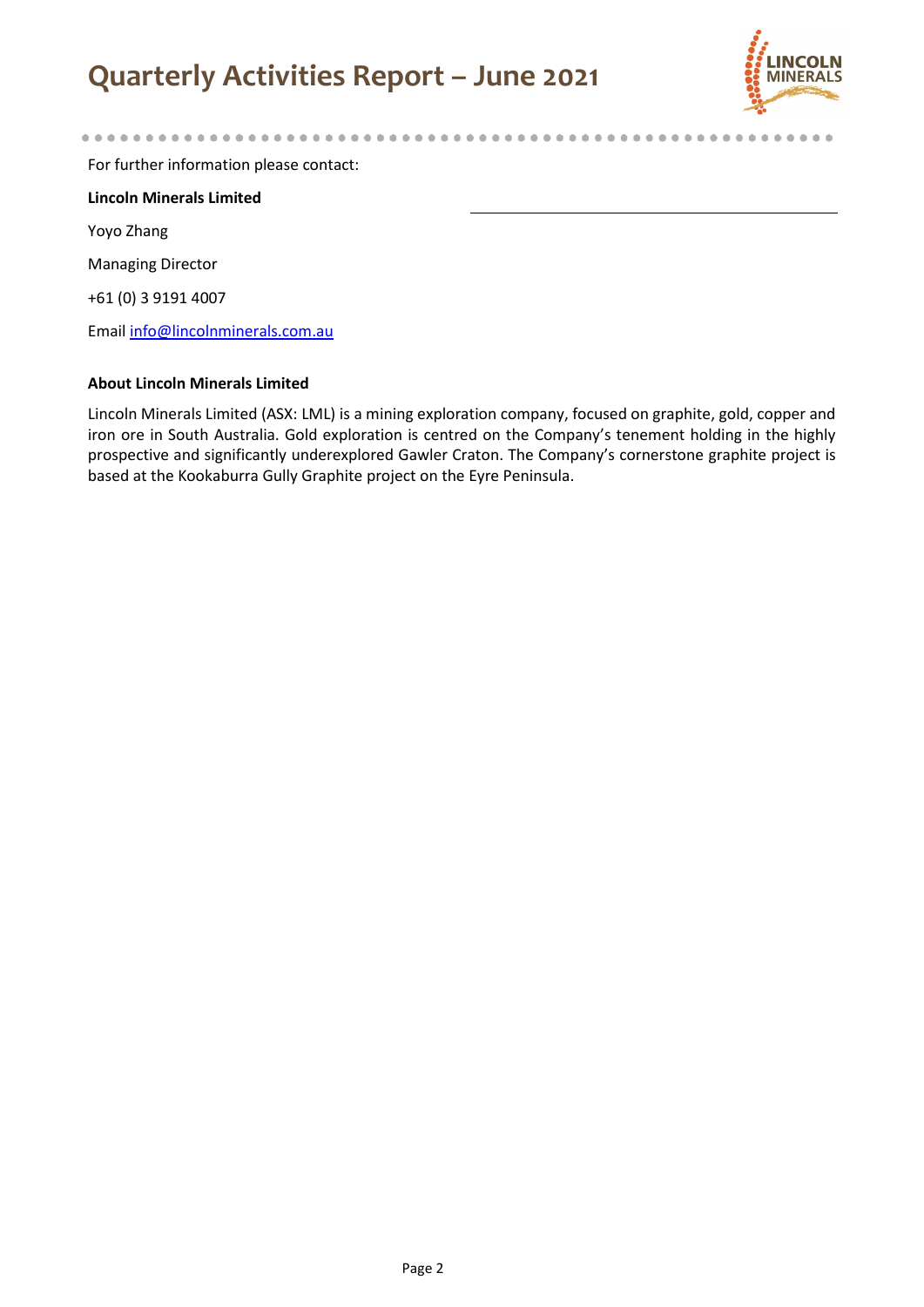# **Quarterly Activities Report – March 2022**

 $\alpha$  $\alpha$  .  $\triangle$  $\sim$ 

........

 $\alpha$  $\alpha$ 



 $\triangle$ 

 $0.0000$ 

.........

o.

 $\alpha$  $\blacksquare$  $\blacksquare$ 

| <b>Tenement</b>                                       | <b>Expiry</b>   | Area<br>(km²) | Location                                                          | <b>Target Commodity</b> |
|-------------------------------------------------------|-----------------|---------------|-------------------------------------------------------------------|-------------------------|
| LINCOLN MINERALS 100% OWNERSHIP OF ALL MINERAL RIGHTS |                 |               |                                                                   |                         |
| EL 5942#                                              | 28-Jan-22       | 78            | Eurilla                                                           | Gold, Base metals       |
| EL 5922*                                              | 12-Feb-22       | 188           | Wanilla                                                           | Graphite                |
| EL 6421#                                              | 28-Sep-21       | 26            | Uno                                                               | Gold, Base metals       |
| EL 6441                                               | $3-Nov-22$      | 82            | <b>Dutton River</b>                                               | Graphite                |
| EL 6638                                               | $6$ -Jan-26     | 92            | Gum Flat                                                          | Graphite, Iron          |
| EL 5971*                                              | 11-Apr-22       | 182           | Tumby Bay                                                         | Graphite, base metals   |
| EL 6024                                               | 5-Aug-22        | 295           | Mount Hill                                                        | Graphite, base metals   |
| EL 6448                                               | 15-Nov-22       | 79            | Wanilla (Bald Hill)                                               | Graphite, Iron          |
| ML 6460                                               | $2$ -June-37    | 300.8 ha      | Kookaburra Gully                                                  | Graphite                |
|                                                       | <b>Subtotal</b> | 1,025         |                                                                   |                         |
|                                                       |                 |               | LML HAS 100% OWNERSHIP OF ALL MINERAL RIGHTS (EXCLUDING IRON ORE) |                         |
| EL 5851                                               | 13-Aug-27       | 117           | Minbrie                                                           | Base metals             |
| ML 6344                                               | 11-Aug-29       | 916 ha        | Wilgerup                                                          | Base metals             |
| <b>RL 129</b>                                         | 07-Nov-26       | 2,547 ha      | Kimba Gap                                                         | Base metals             |
|                                                       | <b>Subtotal</b> | 152           |                                                                   |                         |
| <b>Grand total</b>                                    |                 | 1,177         |                                                                   |                         |

#### **Tenement Schedule**

\* Exploration Licence applications for renewal submitted during the Quarter

# Exploration Licence renewals outstanding from previous Quarter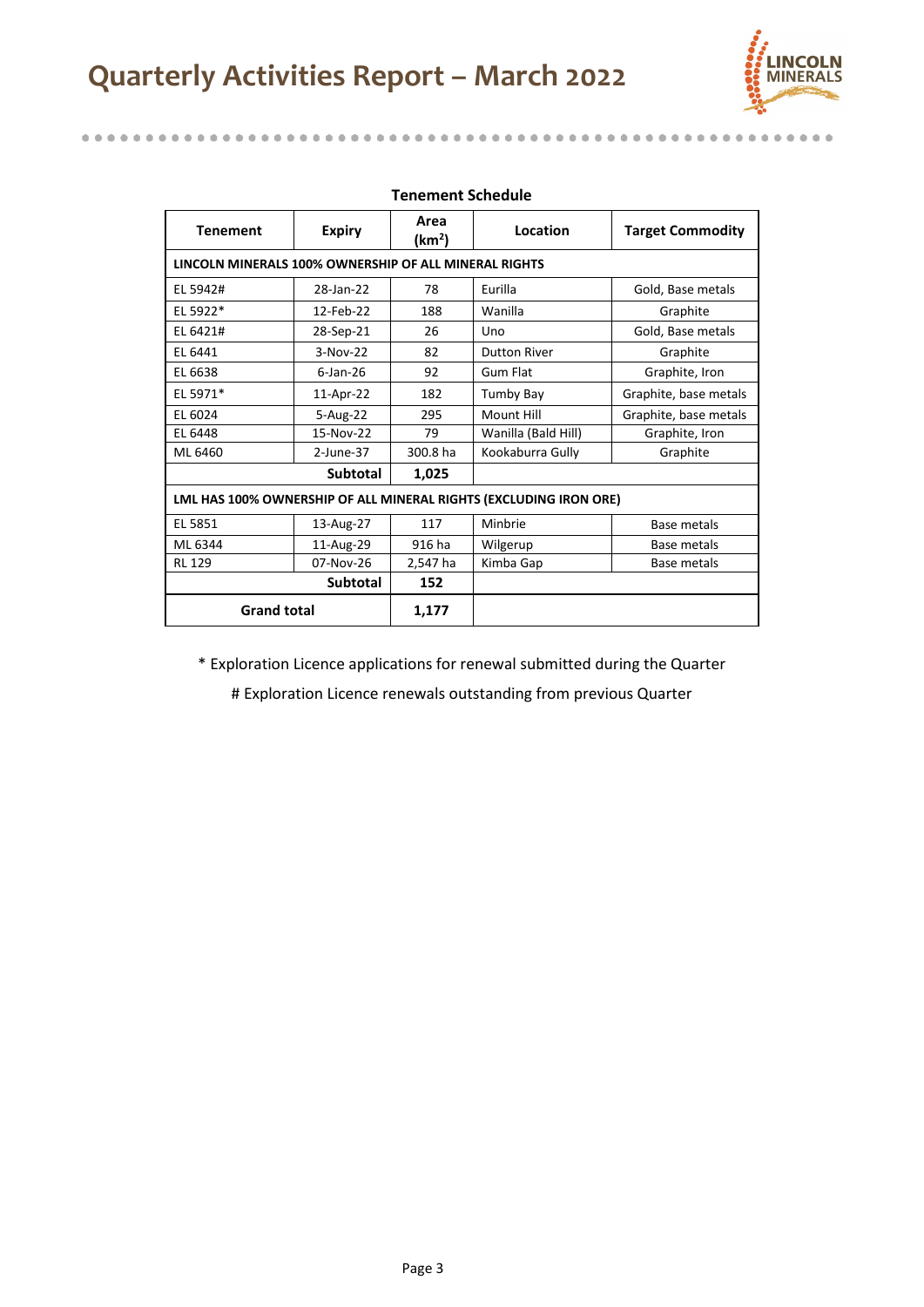## **Quarterly Activities Report – March 2022**

 $\mathfrak{m}$ 



 $\blacksquare$  $\blacksquare$  $\mathbb{R}$ 

 $\blacksquare$ 



*Exploration Licence data based on the Department of Energy and Mining, the Government of South Australia, Exploration and Geoscientific Data, sourced on 24 April 2022* 

[http://www.energymining.sa.gov.au/minerals/exploration/tenement\\_information](http://www.minerals.statedevelopment.sa.gov.au/geological_survey_of_sa/data)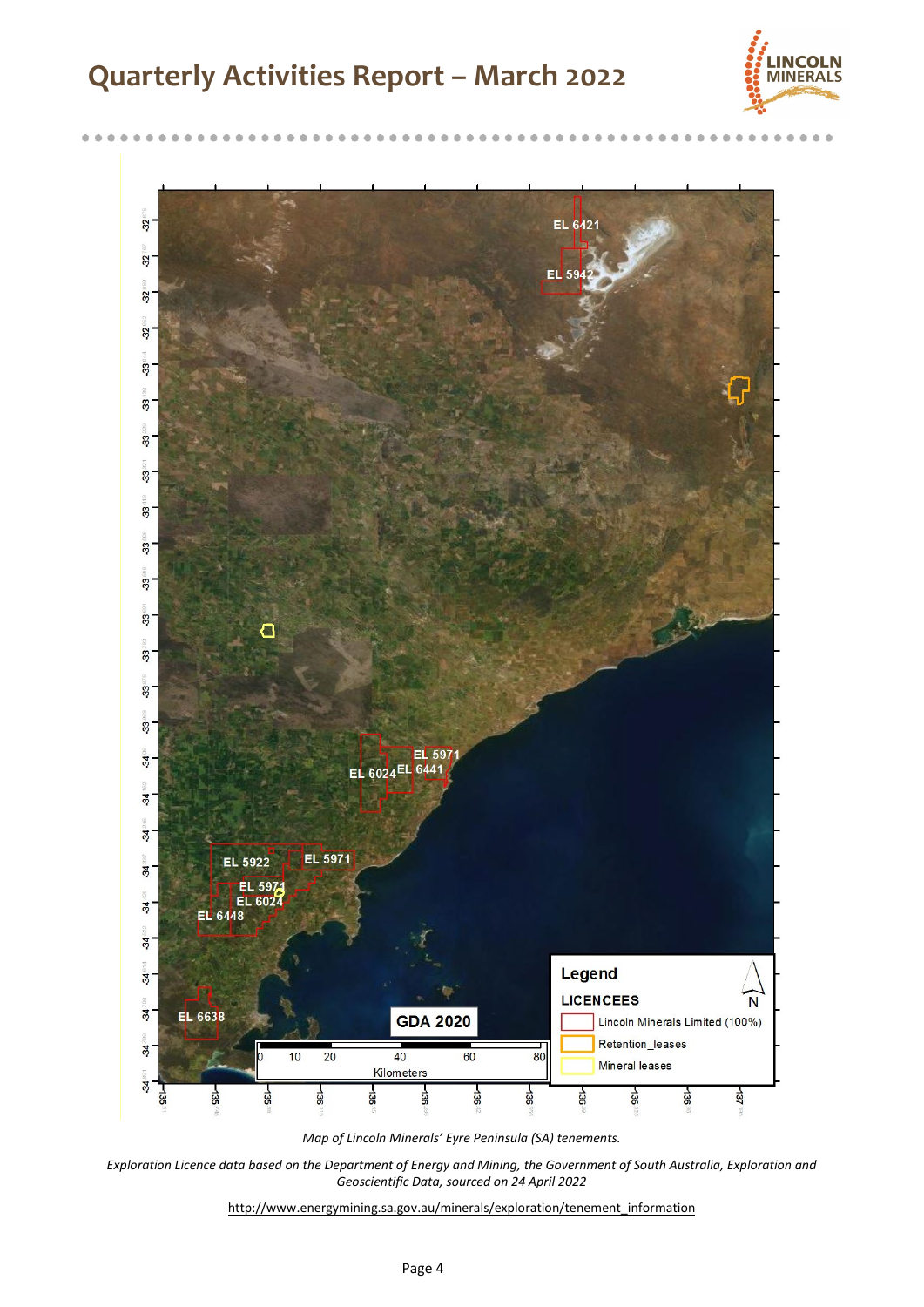### **Appendix 5B**

### **Mining exploration entity or oil and gas exploration entity quarterly cash flow report**

| Name of entity           |                                   |  |
|--------------------------|-----------------------------------|--|
| Lincoln Minerals Limited |                                   |  |
| ABN                      | Quarter ended ("current quarter") |  |
| 50 050 117 023           | 31 March 2022                     |  |

|     | <b>Consolidated statement of cash flows</b>       | <b>Current quarter</b><br>\$A'000 | Year to date<br>(9 months)<br>\$A'000 |
|-----|---------------------------------------------------|-----------------------------------|---------------------------------------|
| 1.  | Cash flows from operating activities              |                                   |                                       |
| 1.1 | Receipts from customers                           |                                   |                                       |
| 1.2 | Payments for                                      |                                   |                                       |
|     | exploration & evaluation<br>(a)                   | (7)                               | (35)                                  |
|     | development<br>(b)                                |                                   |                                       |
|     | (c)<br>production                                 |                                   |                                       |
|     | staff costs<br>(d)                                | (33)                              | (104)                                 |
|     | administration and corporate costs<br>(e)         | (180)                             | (289)                                 |
| 1.3 | Dividends received (see note 3)                   |                                   |                                       |
| 1.4 | Interest received                                 |                                   |                                       |
| 1.5 | Interest and other costs of finance paid          |                                   |                                       |
| 1.6 | Income taxes paid                                 |                                   |                                       |
| 1.7 | Government grants and tax incentives              |                                   |                                       |
| 1.8 | Other (PAYG Boost)                                |                                   |                                       |
| 1.9 | Net cash from / (used in) operating<br>activities | (220)                             | 4281                                  |

|     |     | Cash flows from investing activities |   |      |
|-----|-----|--------------------------------------|---|------|
| 2.1 |     | Payments to acquire or for:          |   |      |
|     | (a) | entities                             | - |      |
|     | (b) | tenements                            | - |      |
|     | (C) | property, plant and equipment        | - |      |
|     | (d) | exploration & evaluation             |   |      |
|     | (e) | investments                          | - | (30) |
|     |     | other non-current assets             | ۰ |      |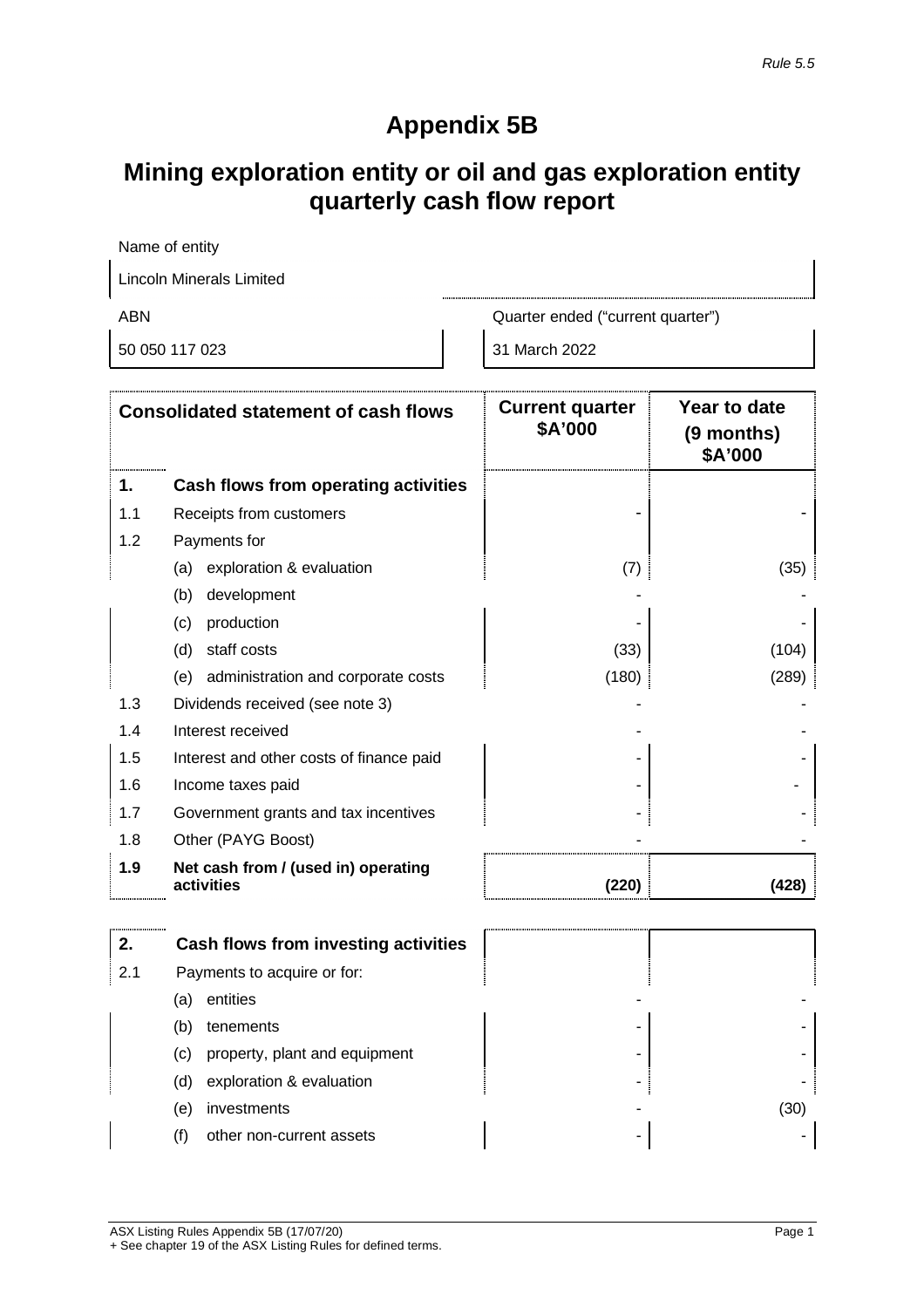|     | <b>Consolidated statement of cash flows</b>       | <b>Current quarter</b><br>\$A'000 | Year to date<br>(9 months)<br>\$A'000 |
|-----|---------------------------------------------------|-----------------------------------|---------------------------------------|
| 2.2 | Proceeds from the disposal of:                    |                                   |                                       |
|     | entities<br>(a)                                   |                                   | 135                                   |
|     | (b)<br>tenements                                  |                                   |                                       |
|     | property, plant and equipment<br>(c)              |                                   |                                       |
|     | (d)<br>investments                                |                                   |                                       |
|     | other non-current assets<br>(e)                   |                                   |                                       |
| 2.3 | Cash flows from loans to other entities           |                                   |                                       |
| 2.4 | Dividends received (see note 3)                   |                                   |                                       |
| 2.5 | Other (provide details if material)               |                                   |                                       |
| 2.6 | Net cash from / (used in) investing<br>activities |                                   | 105                                   |
|     | Cash flows from financing activities              |                                   |                                       |

| 3.   | Cash flows from financing activities                                                       |     |     |
|------|--------------------------------------------------------------------------------------------|-----|-----|
| 3.1  | Proceeds from issues of equity securities<br>(excluding convertible debt securities)       |     |     |
| 3.2  | Proceeds from issue of convertible debt<br>securities                                      |     |     |
| 3.3  | Proceeds from exercise of options                                                          |     |     |
| 3.4  | Transaction costs related to issues of equity<br>securities or convertible debt securities |     |     |
| 3.5  | Proceeds from borrowings                                                                   | 200 | 260 |
| 3.6  | Repayment of borrowings                                                                    |     |     |
| 3.7  | Transaction costs related to loans and<br>borrowings                                       |     |     |
| 3.8  | Dividends paid                                                                             |     |     |
| 3.9  | Other (provide details if material)                                                        |     |     |
| 3.10 | Net cash from / (used in) financing<br>activities                                          | 200 | 260 |

|     | Net increase / (decrease) in cash and<br>cash equivalents for the period |      |     |
|-----|--------------------------------------------------------------------------|------|-----|
| 4.1 | Cash and cash equivalents at beginning of<br>period                      | 32   | 75  |
| 4.2 | Net cash from / (used in) operating<br>activities (item 1.9 above)       | 2201 |     |
| 4.3 | Net cash from / (used in) investing activities<br>(item 2.6 above)       |      | 105 |
| 4.4 | Net cash from / (used in) financing activities<br>(item 3.10 above)      | 200  | 260 |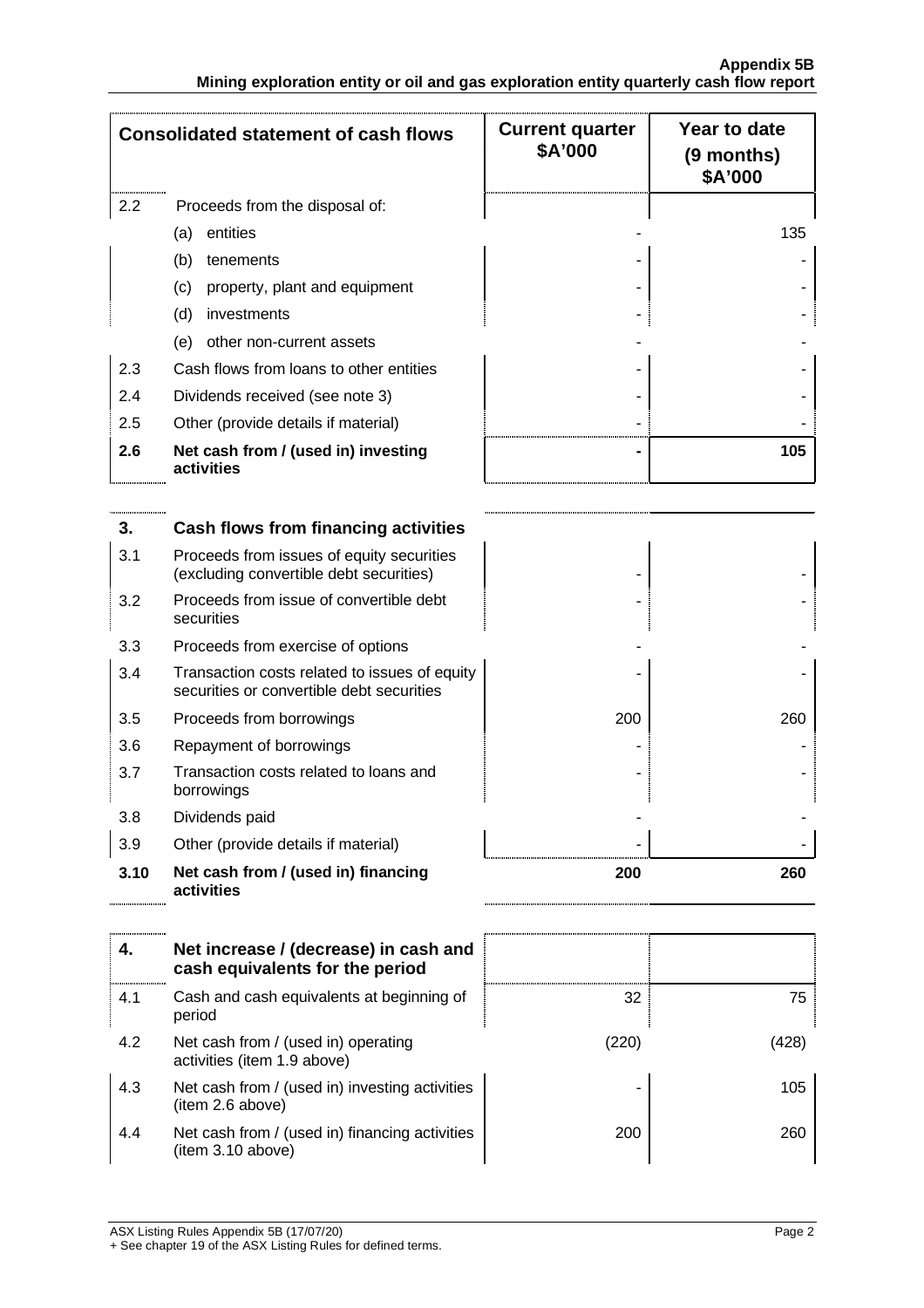| <b>Consolidated statement of cash flows</b> |                                                      | <b>Current quarter</b><br>\$A'000 | Year to date<br>(9 months)<br>\$A'000 |
|---------------------------------------------|------------------------------------------------------|-----------------------------------|---------------------------------------|
| 4.5                                         | Effect of movement in exchange rates on<br>cash held |                                   |                                       |
| 4.6                                         | Cash and cash equivalents at end of<br>period        |                                   |                                       |

| 5.  | Reconciliation of cash and cash<br>equivalents<br>at the end of the quarter (as shown in the<br>consolidated statement of cash flows) to the<br>related items in the accounts | <b>Current quarter</b><br>\$A'000 | <b>Previous quarter</b><br>\$A'000 |
|-----|-------------------------------------------------------------------------------------------------------------------------------------------------------------------------------|-----------------------------------|------------------------------------|
| 5.1 | Bank balances                                                                                                                                                                 | 12                                | 32                                 |
| 5.2 | Call deposits                                                                                                                                                                 |                                   |                                    |
| 5.3 | <b>Bank overdrafts</b>                                                                                                                                                        |                                   |                                    |
| 5.4 | Other (provide details)                                                                                                                                                       |                                   |                                    |
| 5.5 | Cash and cash equivalents at end of<br>quarter (should equal item 4.6 above)                                                                                                  | 12                                |                                    |

| 6.                                                                                                                                                          | Payments to related parties of the entity and their<br>associates                          | <b>Current quarter</b><br><b>\$A'000</b> |
|-------------------------------------------------------------------------------------------------------------------------------------------------------------|--------------------------------------------------------------------------------------------|------------------------------------------|
| 6.1                                                                                                                                                         | Aggregate amount of payments to related parties and their<br>associates included in item 1 |                                          |
| 6.2                                                                                                                                                         | Aggregate amount of payments to related parties and their<br>associates included in item 2 |                                          |
| Note: if any amounts are shown in items 6.1 or 6.2, your quarterly activity report must include a description of, and an<br>explanation for, such payments. |                                                                                            |                                          |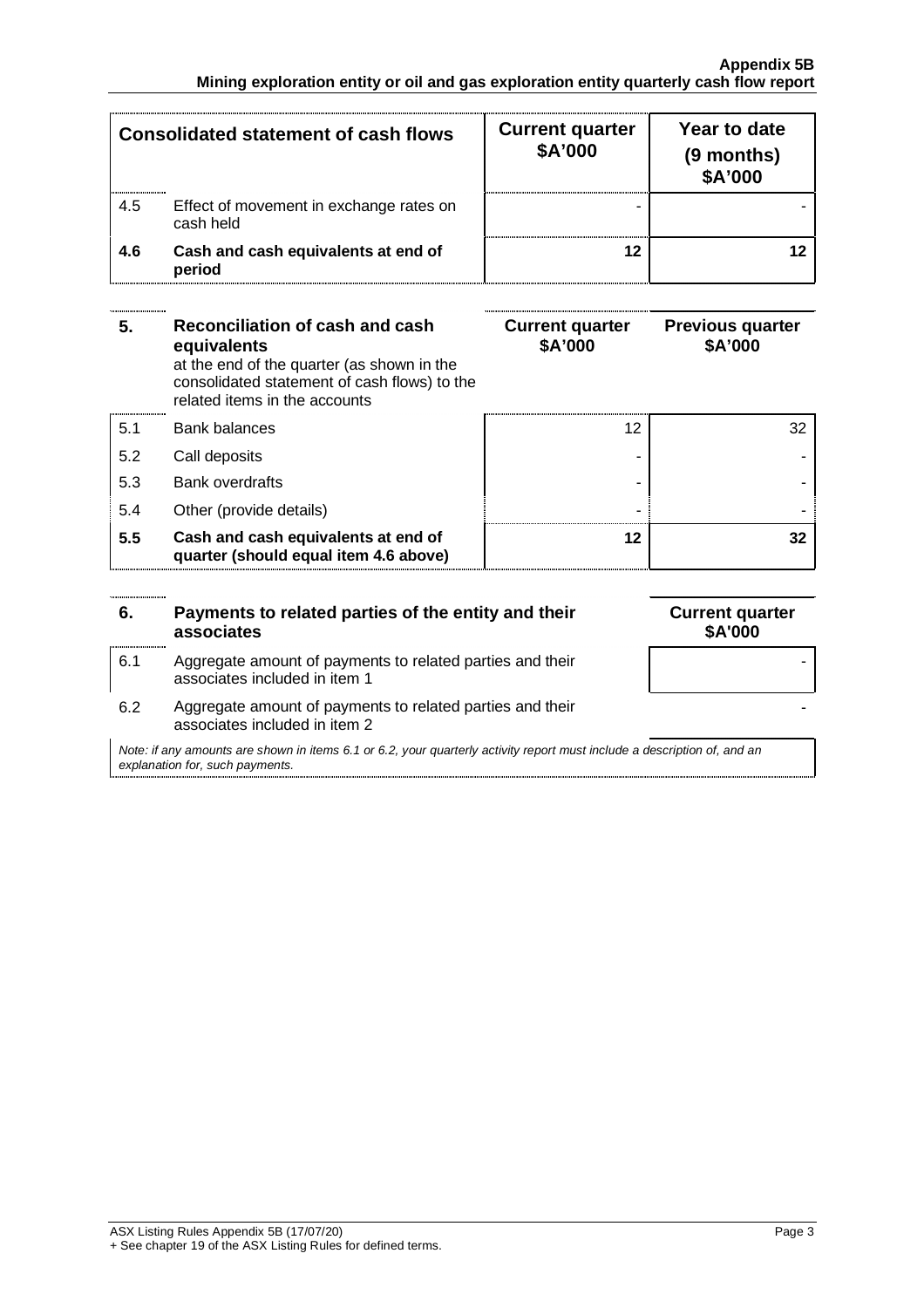| 7.  | <b>Financing facilities</b><br>Note: the term "facility' includes all forms of financing<br>arrangements available to the entity.<br>Add notes as necessary for an understanding of the<br>sources of finance available to the entity.                                                                                                               | <b>Total facility</b><br>amount at quarter<br>end<br>\$A'000 | Amount drawn at<br>quarter end<br>\$A'000 |
|-----|------------------------------------------------------------------------------------------------------------------------------------------------------------------------------------------------------------------------------------------------------------------------------------------------------------------------------------------------------|--------------------------------------------------------------|-------------------------------------------|
| 7.1 | Loan facilities                                                                                                                                                                                                                                                                                                                                      |                                                              |                                           |
| 7.2 | Credit standby arrangements                                                                                                                                                                                                                                                                                                                          |                                                              |                                           |
| 7.3 | Other (Convertible Note)                                                                                                                                                                                                                                                                                                                             | 1.600                                                        | 260                                       |
| 7.4 | <b>Total financing facilities</b>                                                                                                                                                                                                                                                                                                                    |                                                              |                                           |
| 7.5 | Unused financing facilities available at quarter end                                                                                                                                                                                                                                                                                                 |                                                              | 1.340                                     |
| 7.6 | Include in the box below a description of each facility above, including the lender, interest<br>rate, maturity date and whether it is secured or unsecured. If any additional financing<br>facilities have been entered into or are proposed to be entered into after quarter end,<br>include a note providing details of those facilities as well. |                                                              |                                           |
|     | A \$1.6 million convertible note agreement was entered into between the Company and its<br>major shareholder at an 8% coupon rate with a maturity date of 31 December 2022. These<br>funds are to be used predominantly to support the Company's exploration program and<br>meet general working capital commitments                                 |                                                              |                                           |

| 8.  |                                                                                                                                                                                                                                 | Estimated cash available for future operating activities                                                                                                                                                                        | \$A'000 |
|-----|---------------------------------------------------------------------------------------------------------------------------------------------------------------------------------------------------------------------------------|---------------------------------------------------------------------------------------------------------------------------------------------------------------------------------------------------------------------------------|---------|
| 8.1 |                                                                                                                                                                                                                                 | Net cash from / (used in) operating activities (item 1.9)                                                                                                                                                                       | (220)   |
| 8.2 | (Payments for exploration & evaluation classified as investing<br>activities) (item $2.1(d)$ )                                                                                                                                  |                                                                                                                                                                                                                                 |         |
| 8.3 |                                                                                                                                                                                                                                 | Total relevant outgoings (item $8.1 +$ item $8.2$ )                                                                                                                                                                             | (220)   |
| 8.4 |                                                                                                                                                                                                                                 | Cash and cash equivalents at quarter end (item 4.6)                                                                                                                                                                             | 12      |
| 8.5 |                                                                                                                                                                                                                                 | Unused finance facilities available at quarter end (item 7.5)                                                                                                                                                                   | 1,340   |
| 8.6 |                                                                                                                                                                                                                                 | Total available funding (item $8.4$ + item $8.5$ )                                                                                                                                                                              | 1,352   |
| 8.7 | Estimated quarters of funding available (item 8.6 divided by<br>6<br>item 8.3)                                                                                                                                                  |                                                                                                                                                                                                                                 |         |
|     |                                                                                                                                                                                                                                 | Note: if the entity has reported positive relevant outgoings (ie a net cash inflow) in item 8.3, answer item 8.7 as "N/A".<br>Otherwise, a figure for the estimated quarters of funding available must be included in item 8.7. |         |
| 8.8 |                                                                                                                                                                                                                                 | If item 8.7 is less than 2 quarters, please provide answers to the following questions:                                                                                                                                         |         |
|     | 8.8.1                                                                                                                                                                                                                           | Does the entity expect that it will continue to have the current level of net operating<br>cash flows for the time being and, if not, why not?                                                                                  |         |
|     | Answer: N/A                                                                                                                                                                                                                     |                                                                                                                                                                                                                                 |         |
|     | 8.8.2<br>Has the entity taken any steps, or does it propose to take any steps, to raise further<br>cash to fund its operations and, if so, what are those steps and how likely does it<br>believe that they will be successful? |                                                                                                                                                                                                                                 |         |
|     | Answer: N/A                                                                                                                                                                                                                     |                                                                                                                                                                                                                                 |         |